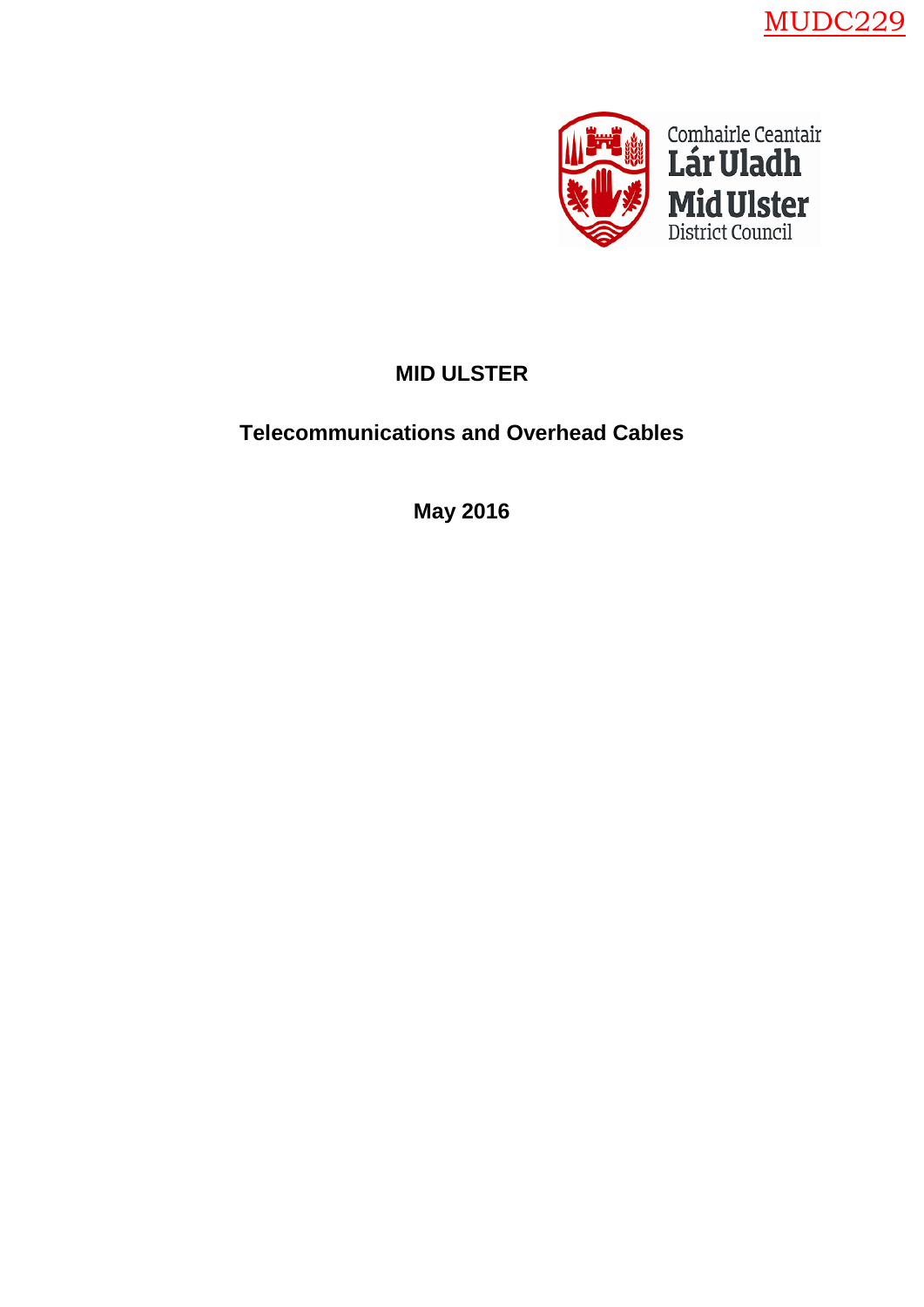### **Telecommunications and Overhead Cables**

| <b>Purpose:</b>        | To provide members with an opportunity to consider<br>existing planning policies as they pertain to<br>Telecommunications and Overhead cables and to<br>consider the need to tailor these policies for Mid Ulster<br>in light of the forthcoming Local Development Plan.                         |
|------------------------|--------------------------------------------------------------------------------------------------------------------------------------------------------------------------------------------------------------------------------------------------------------------------------------------------|
| <b>Content:</b>        | The paper provides information on:                                                                                                                                                                                                                                                               |
|                        | (i) The context of Telecommunications and Overhead<br><b>Cables in Mid Ulster and existing planning policies</b>                                                                                                                                                                                 |
|                        | (ii) Mid Ulster District Council (MUDC) objectives for<br>Telecommunications and Overhead Cables and the<br>linkages between the MUDC objectives for future<br>growth and the Sustainability Appraisal, Regional<br>Planning Policy and Strategic Planning Policy<br><b>Statement objectives</b> |
|                        | (iii) Consider existing policies and consider preferred<br>and alternative policy options, tailored to<br><b>local</b><br>circumstances, for Telecommunications<br>and<br><b>Overhead Cables within the Local Development Plan</b>                                                               |
| <b>Recommendation:</b> | That the Planning Committee notes the findings and<br>considers how this paper shall be used to inform the<br>Preferred Options Paper (POP) and strategic policies<br>in the Local Development Plan (LDP)                                                                                        |

### **1.0 Introduction**

- 1.1 The purpose of this paper is to inform the Planning Committee of current planning policies associated with telecommunications and overhead cables and assess whether or not they are fit for purpose against the Council's objectives for enhancing the environment and improving infrastructure and whether they need to be tailored to meet local circumstances through the new Local Development Plan (LDP) 2030.
- 1.2 This paper contains an assessment of how existing planning policies relevant to telecommunications and overhead cables take account of objectives contained within the Regional Development Strategy 2035 (RDS 2035), the Single Planning Policy Statement (SPPS), Sustainability Appraisal themes and MUDC Sustainable Development Objectives.
- 1.3 This paper will focus on the existing policy provision for Telecommunications which are primarily contained within Planning Policy Statement (PPS) 10: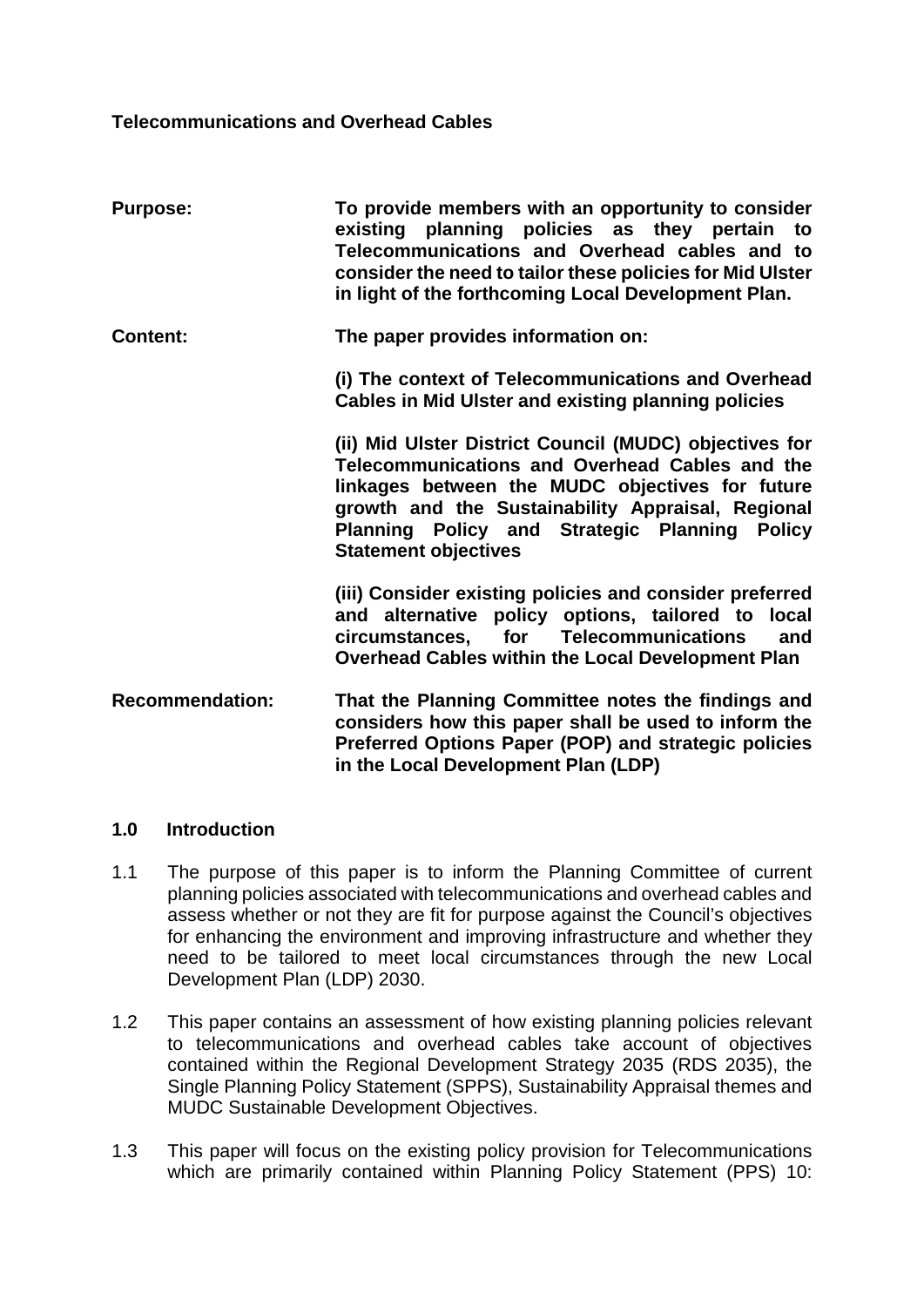Telecommunications. But will also include consideration of the existing policy provision for overheard cables which is currently contained within the Planning Strategy for Rural Northern Ireland, Regional Planning Policies: Public Services and Utilities (PSU) 11 Overhead Cables.

- 1.4 Having the best available telecommunications system across the district is a key ingredient to economic success. As such MUDC's strategy is to facilitate the best telecommunication without significantly compromising our most important landscapes or the environment and amenity of our residents. In addition, the need for power lines/overhead cables to ensure that the needs of our community are served is also recognised. This is best achieved by giving protection to sites of natural or built heritage including archaeology and offering appropriate protection to our most sensitive landscapes through the application of appropriate development management planning policies. Mid Ulster Council also has a role in encouraging and lobbying telecommunication and electricity suppliers to encourage the use of underground cables particularly in town centres and in areas of heritage importance and generally in the urban area.
- 1.5 By way of background it is useful to note that the broadband market in Northern Ireland is fully privatised with the principal provider being British Telecom (BT) with other providers such as Plusnet, EE and SKY. Northern Ireland currently enjoys the best fixed line broadband infrastructure in the  $UK<sup>1</sup>$  $UK<sup>1</sup>$  $UK<sup>1</sup>$  although there are some rural areas which still have limited connectivity. However whilst fixed line broadband coverage in Northern Ireland is the best in the UK, mobile broadband coverage is the poorest in the UK[2.](#page-2-1) Mobile Data Coverage in the Mid Ulster District, like the majority of the west of Ireland, is poor by comparison with the rest of the UK.
- 1.6 In accordance with the aims of the RDS 2035 and the SPPS, it is vital to ensure that we continue to improve the telecommunications in order to ensure that businesses remain competitive and that rural communities do not feel cut off or isolated.

## **2.0 The Objectives**

## **(a) Mid Ulster Council**

- 2.1 Position Paper One, Population and Growth, outlined a number of policy objectives that will assist in formulating the aims and objectives for enhancing the environment and improving infrastructure in Mid Ulster. The main objectives relevant to Telecommunications and overhead cables are:
	- *The need to improve connectivity through telecommunication which both meets the needs of business and private households whilst reducing the need to travel.*
	- *The need to accommodate investment in power, water and sewerage infrastructure, and waste management particularly in the interests of public health.*

<span id="page-2-1"></span><span id="page-2-0"></span><sup>&</sup>lt;sup>1</sup> Irish Central Border Area Network (ICBAN) Telecommunications Action Plan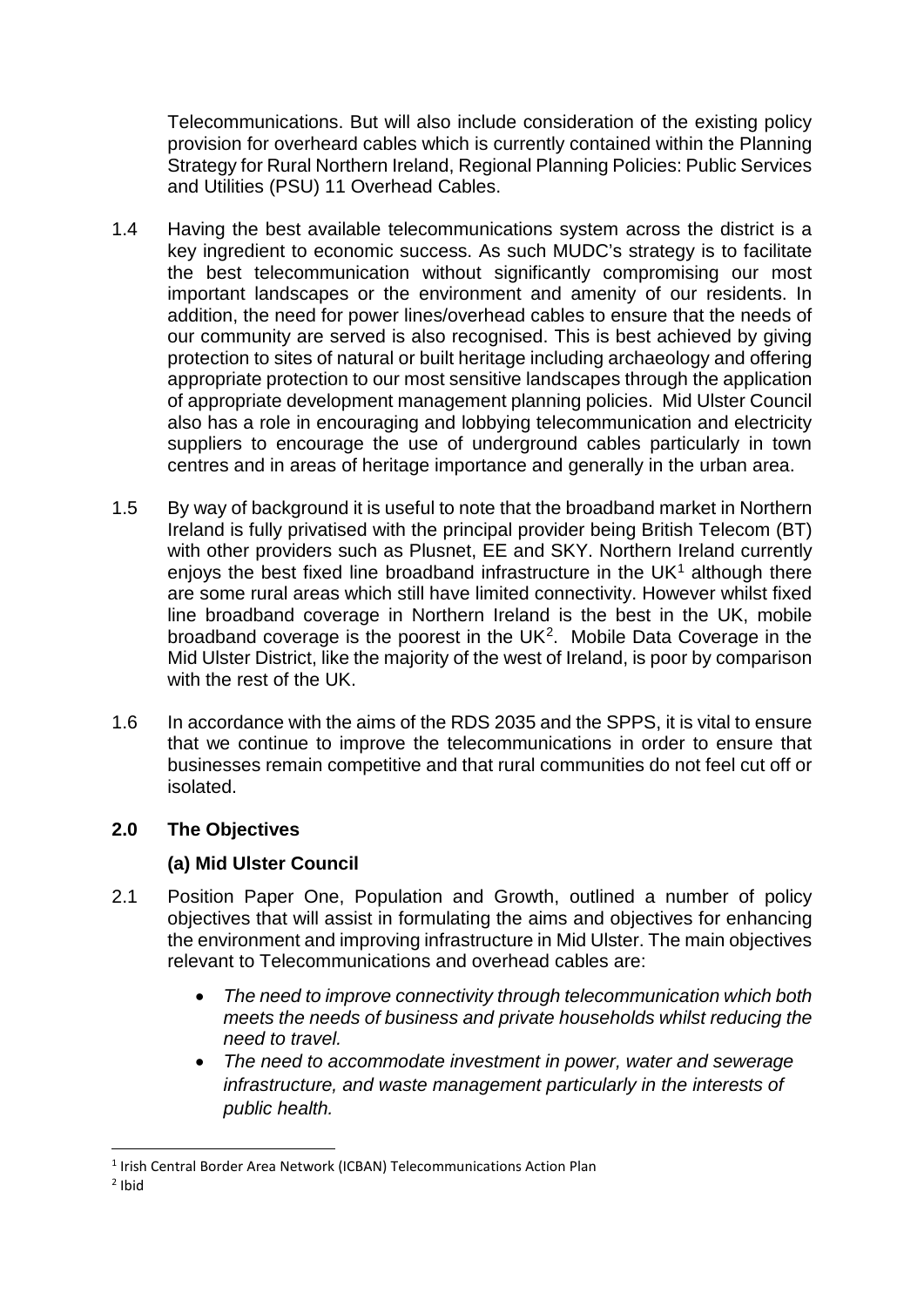• *The need to provide and encourage use of energy both as a means of generating money for the local economy, attracting investment in enterprise and providing sustainable and affordable lighting and heating for the population.*

## **(b) Sustainability Appraisal (SA)**

- 2.2 A Sustainability Appraisal is a systematic process which must be carried out during the preparation of a LDP in order to promote sustainable development by assessing the extent to which an emerging plan will achieve required environmental, economic and social objectives. All LDP strategic planning policies will be subject to SA incorporating Strategic Environmental Assessment (SEA).
- 2.3 Key objectives of the Sustainability Appraisal which have relevance to Telecommunications and overhead cables are:
	- **To reduce the effect of traffic on the environment**  Reduce traffic volumes and congestion.
	- **Maintain and enhance the character and quality of landscapes and townscapes** - Improve the landscape character and visual amenity of open spaces; enhance the quality of priority areas for townscape and public realm enhancements; protect and enhance local distinctiveness and sense of place; and minimise visual intrusion and protect views.
	- **Improve accessibility to key services especially for those most in need** - Improve the level of investment in key community services; make access more affordable; and make access easier for those without access to a car.
	- **Conserve and enhance biodiversity** and **conserve and where appropriate enhance the historic environment and cultural assets.**

## **(c) Regional Development Strategy (RDS) and Strategic Planning Policy Statement (SPPS)**

2.4 The Regional Policy Context for telecommunications and overhead cables is provided by the Regional Development Strategy (RDS) 2035, the Strategic Planning Policy Statement (SPPS) and Planning Policy Statement (PPS) 10 Telecommunications and Policy PSU11 Overhead Cables of the Planning Strategy for Rural Northern Ireland. The RDS sets out clear policy aims and objectives regarding public utilities which includes telecommunications and would also include overhead cables:

## **Regional Development Strategy (RDS)**

2.5 **Telecommunications –** Policy RG3 of the RDS 2035 acknowledges that Northern Ireland currently enjoys a first class telecommunications network but that in such a fast moving market, competitive advantage can soon be lost if continued development is not facilitated. Therefore it is important to continually improve international and internal connectivity.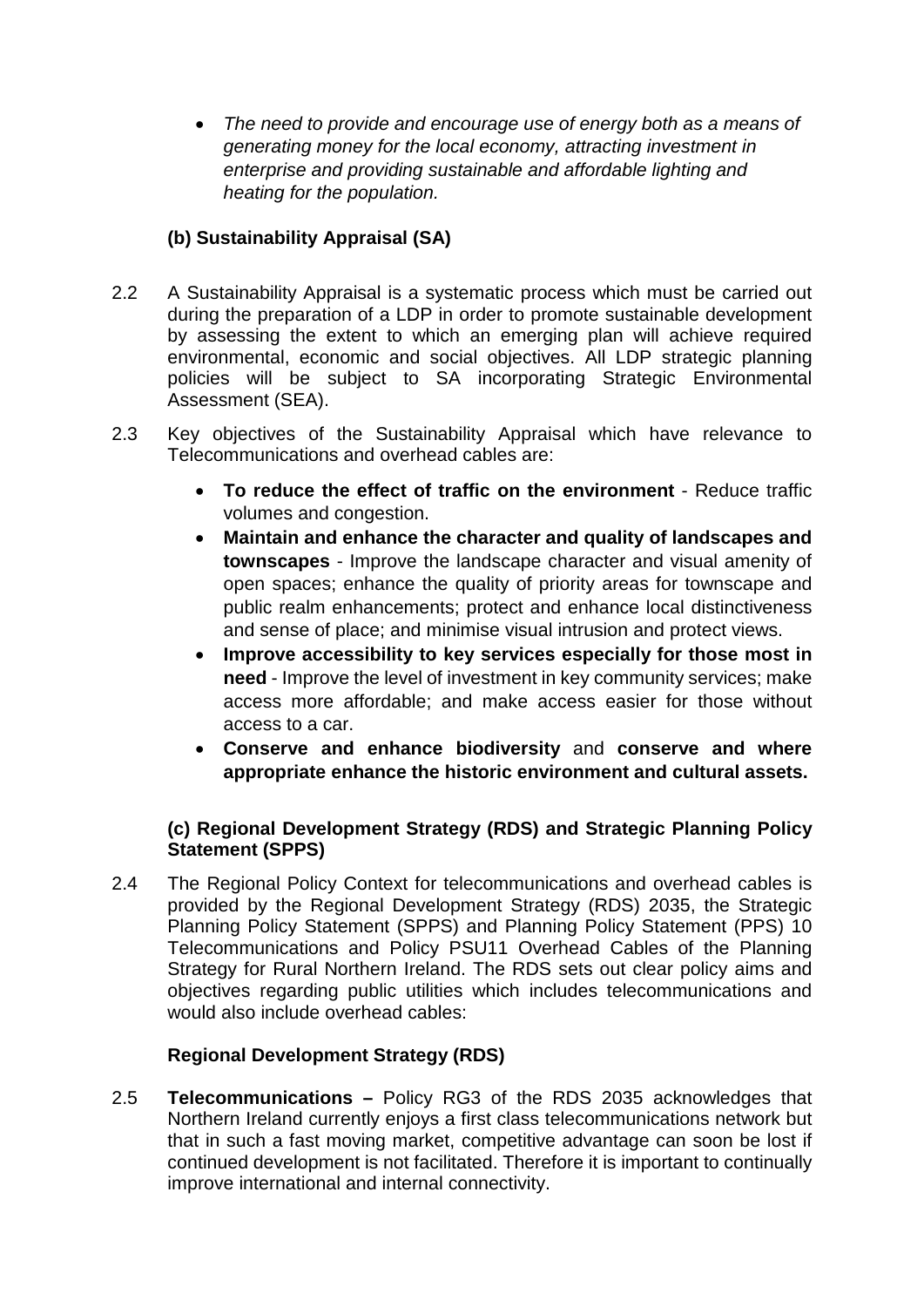- 2.6 The RDS 2035 envisages that next generation broadband services will be available to provide support for 85% of businesses.
- 2.7 Policy SFG14 of the RDS 2035 also recognises that rural areas can be disadvantaged by their remote location in terms of access to essential services and important information technologies. In this regard, it is important to ensure that telecommunication services in rural areas are not neglected.
- 2.8 Therefore, the key policy aims of the RDS 2035 regarding telecommunications are:
	- Invest in infrastructure to facilitate higher broadband speeds, whilst also considering the impact such infrastructure may have on the environment.
	- Increase the use of broadband.
	- Improve telecommunications services in rural areas to reduce rural /urban imbalance.
	- Utilise existing connectivity with North America and mainland Europe in order to further aid foreign and direct investment.

## **Strategic Planning Policy Statement (SPPS)**

- 2.9 The SPPS is a statement of the DOE's policy on planning matters that should be implemented across Northern Ireland and it was formally adopted in September 2015. It was agreed with the Northern Ireland Executive and its objectives were judged to be in general conformity with those of the RDS. Where the SPPS introduces a change of policy direction and/or provides a policy clarification that would be in conflict with the retained policy, the SPPS should be accorded greater weight in the assessment of individual planning applications. However, where the SPPS is silent or less prescriptive on a particular planning policy matter than retained policies this should not be judged to lessen the weight to be afforded to the retained policy.
- 2.10 The aim of the SPPS in relation to telecommunications and overhead cables is to facilitate the development of such infrastructure in an efficient and effective manner whilst keeping the environmental impact to a minimum.
- 2.11 The SPPS objectives for telecommunications and overhead cables are:
	- Ensure that where appropriate, new telecommunications development is accommodated by mast and site sharing.
	- Ensure that the visual and environmental impact of telecommunications and other utility development is kept to a minimum.
	- Minimise, as far as practicable, undue interference that may be caused to radio spectrum users (eg) mobile phone services, media broadcasting and wireless broadband services, by new telecommunications development, and;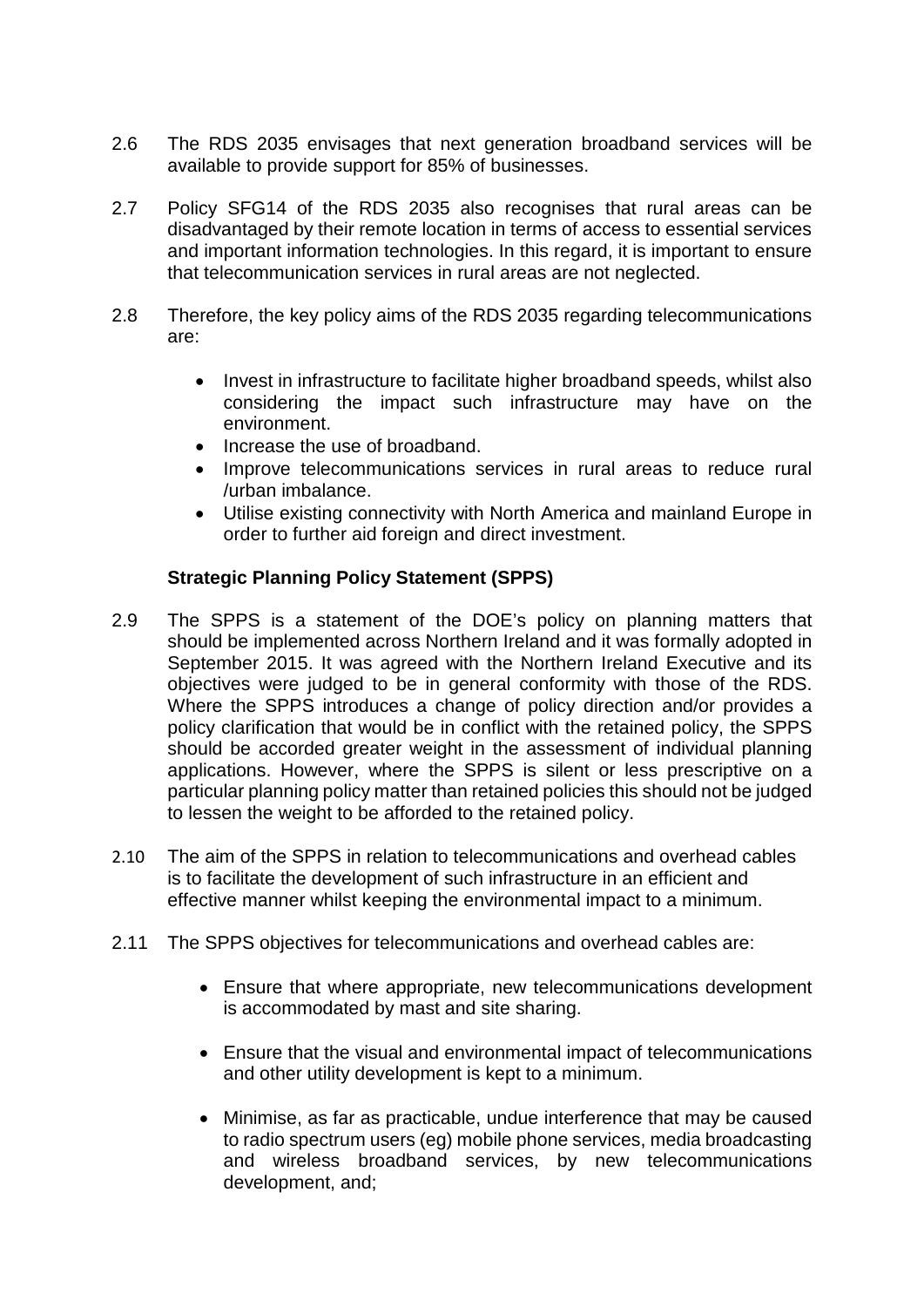- Encourage appropriate provision for telecommunications systems in the design of other forms of development.
- 2.12 The SPPS regional strategic policy states that all new telecommunications development should address important planning considerations such as siting, design and impact on visual amenity and advises that to inform plan preparation, Councils may consult with telecommunications operators and other relevant stakeholders in relation to the anticipated extent of the network coverage required over the plan period.
- 2.13 This policy recognises that in certain circumstances, LDP's may allocate specific sites for major new telecommunications development as well as setting out requirements on operators, for example, to demonstrate the need for new development and existing network constraints.
- 2.14 It also states that account should be taken of the potential effects of new telecommunications development, and any necessary enabling works, on visual amenity and environmentally sensitive features and locations. Operators will be also encouraged to site share wherever possible.
- 2.15 Applications for such development should be accompanied by a statement declaring that the proposal meets ICNIRP (The 1998 International Commission on Non-Ionizing Radiation Protection). Due to the cost associated with retrofitting telecommunications applicants should be encouraged to consider provision for such technology as early as possible in the design stage of proposals.
- 2.16 With specific reference to power lines (overhear cables) the SPPS advises that current Government policy is that exposures to power-line Electro Magnet Fields (EMFs) should comply with the 1998 International Commission on Non-Ionizing Radiation Protection (ICNIRP) Guidelines. A voluntary Code of Practice Power Lines: Control of Microshocks and other indirect effects of public exposure to electric fields A voluntary Code of Practice (DECC, July 2013) has been agreed by the Department of Energy and Climate Change, the Department of Health, the Energy Networks Association, the Welsh Government, the Scottish Government, and the Northern Ireland Executive. It sets out what is regarded as compliance with those aspects of the EMF exposure guidelines that relate to indirect effects as far as the electricity system is concerned. Further Government policies relating to EMFs from overhead power lines, advise that as a precautionary measure they should, where reasonable, have optimum phasing. This is the subject of a companion Code of Practice "Optimum phasing of high voltage double-circuit power lines". This Code of Practice applies in England, Wales, Scotland, and Northern Ireland.
- 2.17 The SPPS also states that any proposal for the development of new power lines should comply with the 1998 International Commission on Non-Ionizing Radiation Protection (ICNIRP). Furthermore any proposal for the development of new power lines should also comply with ICNIRP and have regard to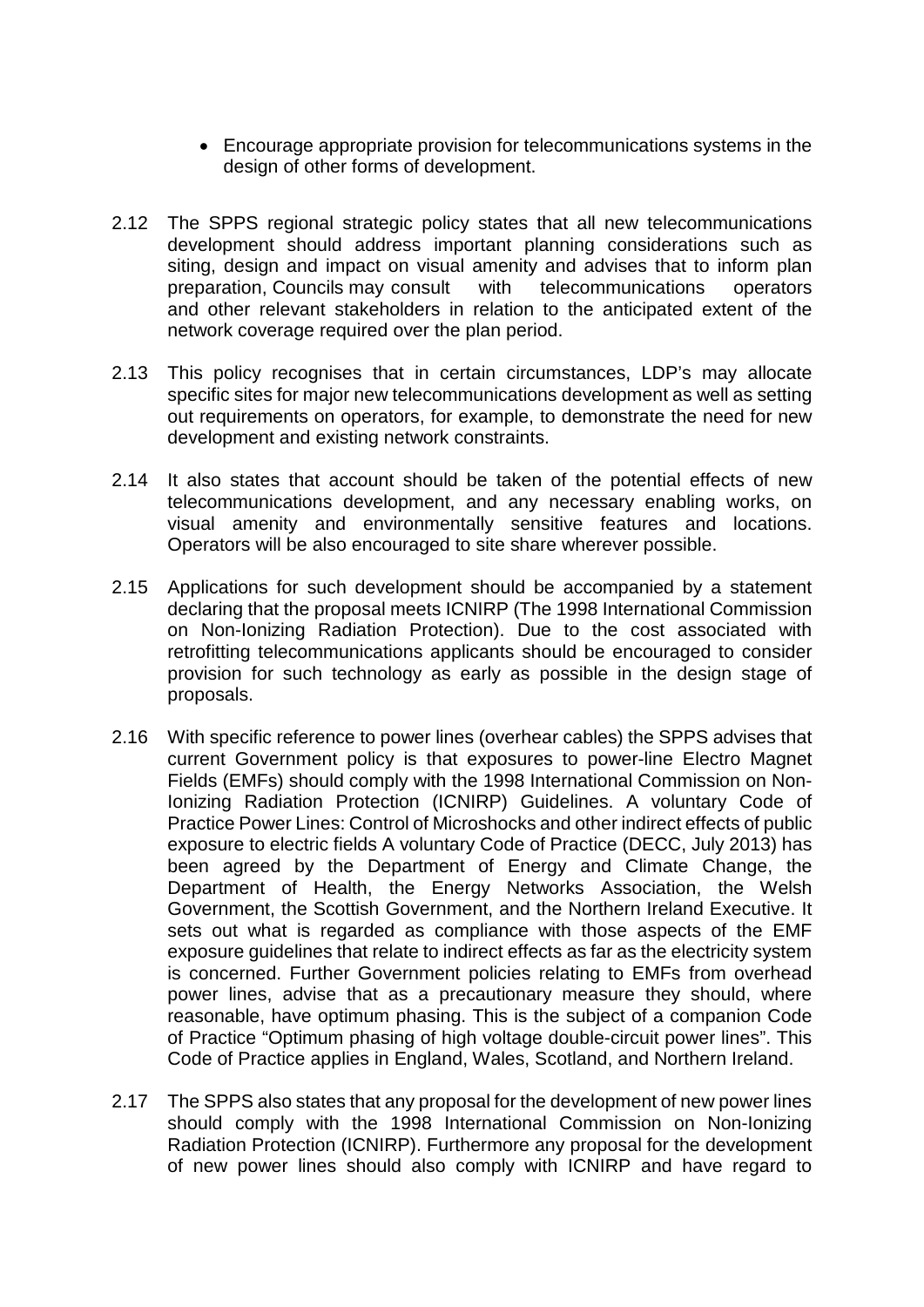potential impact on amenity avoiding areas of landscape sensitivity, including Areas of Outstanding Natural Beauty (AONBs).

2.17 Mid Ulster District Council must take into account the implications of this strategic policy in the preparation of its LDP and in the determination of planning applications. The LDP should reflect the aim, objectives and policy approach of the SPPS, but be tailored to the specific circumstances of Mid Ulster. Such circumstances have been identified through the Council Preparatory Papers and Countryside Assessment which includes an Environmental Assets Appraisal and Landscape Assessment.

### **3.0 Consideration and Assessment of Planning Policy Statement 10 (PPS 10) - Telecommunications.**

- 3.1 PPS 10 sets out the existing planning policy for telecommunications development. It embodies the Government's commitment to facilitate the growth of new and existing telecommunications systems whilst keeping the environmental impact to a minimum. It also addresses health issues associated with telecommunications development. It is important to note that policy TEL 2, contained within PPS 10 is no longer an operational policy due to the switch over from terrestrial television to digital television.
- 3.2 The purpose of the following section of the paper is to assess the effectiveness of PPS 10 in more detail and to consider the following:
	- 1. Does the remaining policy of PPS 10, TEL 1, accord with the objectives of the SPPS and the LDP objective in relation to enhancing the environment and improving infrastructure?
	- 2. Whether or not policy TEL 1 needs to be tailored to local circumstances.

### **Control of Telecommunication Development – Policy TEL 1**

- 3.3 Policy TEL 1 of PPS 10 permits telecommunications development, together with any enabling works, where it will not impact on visual amenity or cause harm to environmentally sensitive features or locations. It requires developers to demonstrate that all proposals have been sited and designed to minimise visual and environmental impact whilst having regard to technical and operational constraints. Furthermore, it states that new telecommunication masts will only be acceptable where the sharing of another mast or structure is not feasible or where a new mast is a better environmental solution.
- 3.4 TEL 1 also requires applications for development by Code System Operators or Broadcasters to include information about purpose, need and how it fits into their wider network along with mitigation measures. In cases where the proposal relates to a mobile telecommunications base station a statement must be provided indicating location, height, frequency and output along with a declaration that the proposal meets ICNIRP guidelines.
- 3.5 The aim of the SPPS in relation to telecommunications is to efficiently and effectively facilitate such infrastructure and to keep environmental impact to a minimum. TEL 1 is in keeping with this aim as it requires that proposals should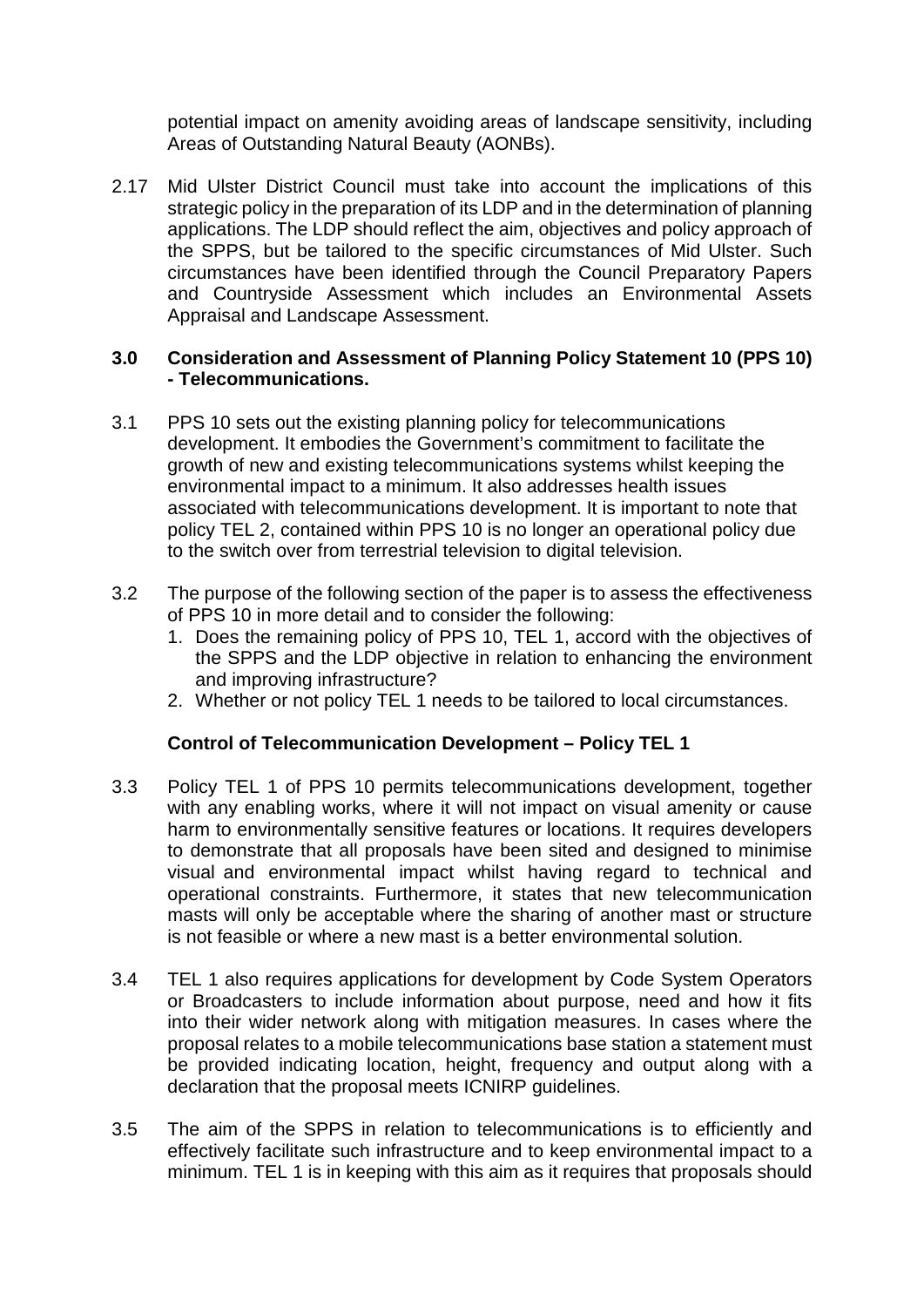not result in unacceptable damage to visual amenity or harm to environmentally sensitive features or locations.

- 3.6 The regional strategic objectives in the SPPS promote mast and site sharing where appropriate. TEL 1 has a similar requirement for mast and site sharing. Like the aim of the SPPS, there is also a regional strategic objective to ensure minimum visual and environmental impact. Again, TEL 1 has a similar requirement. The SPPS includes a regional strategic objective to minimise undue interference. This was previously dealt by policy TEL 2 but was specific to interference with terrestrial television and is no longer an issue. However the regional strategic objective is specific to interference caused to radio spectrum users. This is not dealt with in TEL 1 and needs to be addressed in the Local Development Plan. The final regional strategic objective of the SPPS encourages the provision for telecommunications systems in the design of other forms of development. TEL 1 does encourage this however it is dealt with in Annex A of PPS 10, Accommodating Telecommunications Infrastructure in New Development.
- 3.7 MUDC has a clear objective for the LDP regarding telecommunications (ie) *To improve connectivity though telecommunication which both meets the needs of business and private households whilst reducing the need to travel.*  Policy TEL 1 clearly facilitates the improvement of connectivity. The policy can be used to assess both minor and larger telecommunications applications which will reflect the needs of both businesses and private households. While not being specific about how it may reduce the need to travel, TEL 1 will result in a reduce need to travel.
- 3.8 The SPPS goes on to detail specific regional strategic policies for telecommunications. The first of these deals with siting, design and impact on visual amenity. Given that telecommunication infrastructure often takes the form of a high structure (e.g.) mast, it is important that any new policy incorporates a similar test to ensure our local landscapes are protected. It is relevant to note here that there is an intention to designate areas in the new LDP in which high structures will not be permitted (i.e.) Areas of Constraint.
- 3.9 The SPPS advises in its regional strategic policy that Councils may consult with telecommunications operators to inform plan preparation. The SPPS contains a regional strategic policy which has a provision for allocating specific sites in the LDP for major new telecommunications development. It is unlikely that this type of designation will be a necessary requirement in Mid Ulster. An operational policy within the LDP should accommodate all proposals.
- 3.10 There is a regional strategic policy in the SPPS which places a requirement on operators to demonstrate a need for new telecommunications development as well as existing network constraints. This is a requirement for Code System Operators or Broadcasters in TEL 1. It will be necessary to include this provision in the new LDP.
- 3.11 The SPPS recognises that the potential effects of new telecommunications development, including any enabling works, on visual amenity and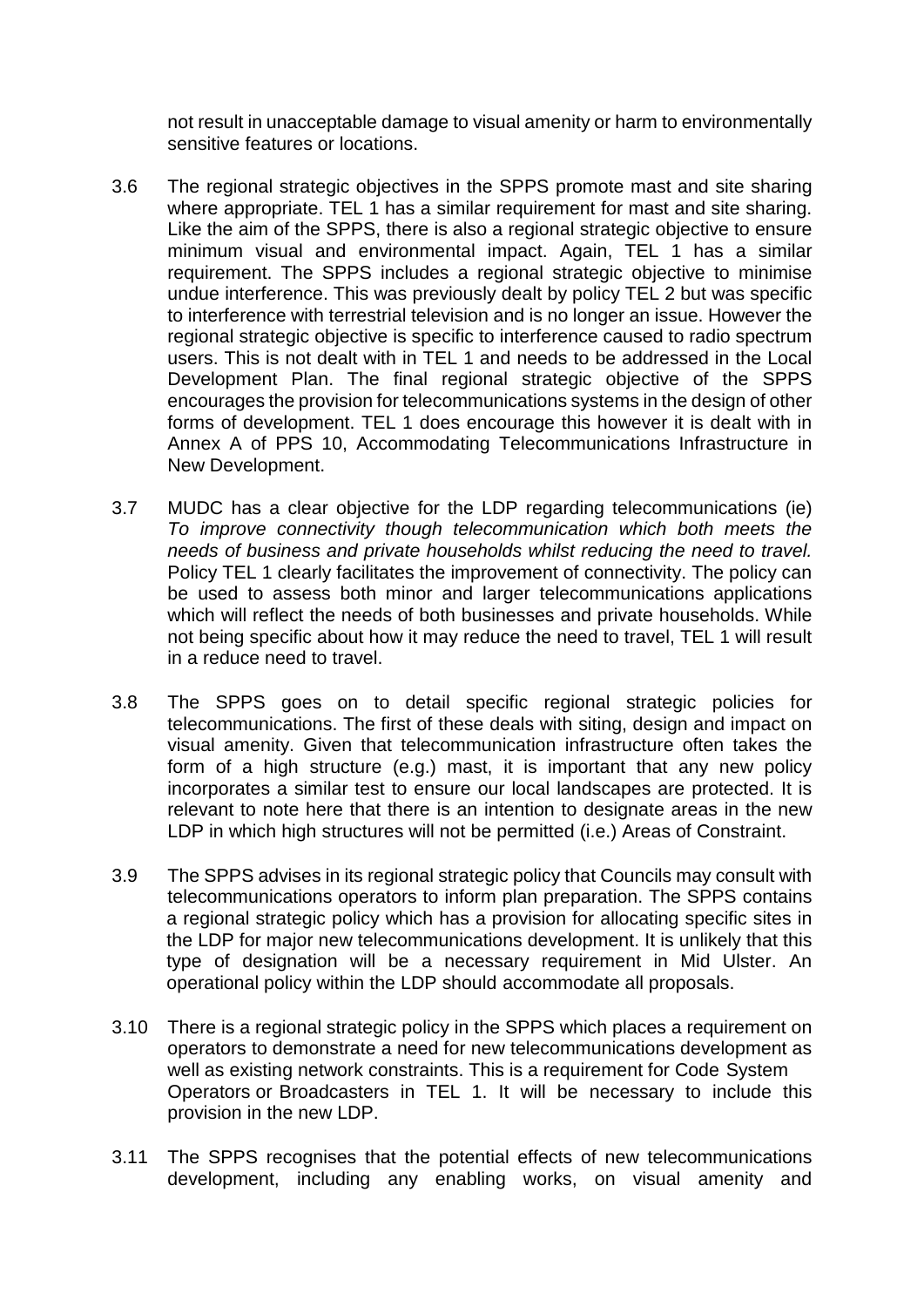environmentally sensitive features and locations should be given consideration in the LDP. This should also be a test in the new LDP policy as it will ensure the plan stands up to sustainability appraisal as well as ensuring compliance with the objectives of the SPPS regarding telecommunications. This regional strategic policy also places the onus on the applicant to submit information that considerations have been assessed and mitigated (eg) site sharing. It is important to also emphasize this in the LDP.

- 3.12 Like TEL 1, the SPPS regional strategic policy requires applications for telecommunications equipment to be accompanied by a statement declaring that it meets ICNIRP guidelines (The 1998 International Commission on Non-Ionizing Radiation Protection). This requirement will remain in the LDP to protect against exposure to electromagnetic fields.
- 3.13 The SPPS regional strategic policy encourages applicants to consider telecommunications as early as possible in the design stages of proposals. This will avoid costly retrofitting. This however is only desirable and it may not be necessary to include this as a policy criteria.

#### **4.0 Consideration and Assessment of a Planning Strategy for Rural Northern Ireland Public Services and Utilities (PSU) 11: Overhead Cables**

- 4.1 PSU 11 sets out the existing planning policy for overhead cables development. It embodies the Government's commitment to facilitate the development of such infrastructure in an efficient and effective manner whilst keeping the environmental impact to a minimum.
- 4.2 The purpose of the following section of the paper is to assess the effectiveness of PSU 11 in more detail and to consider the following:
	- 1. Does the policy accord with the objectives of the SPPS and the LDP objective in relation to enhancing the environment and improving infrastructure?
	- 2. Whether or not the policy needs to be tailored to local circumstances.

#### **Overhead Cables – Policy PSU 11**

4.3 The SPPS states, "In relation to power lines current Government policy is that exposures to powerline Electro Magnet Fields (EMFs) should comply with the 1998 International Commission on Non-Ionizing Radiation Protection (ICNIRP) Guidelines. A voluntary Code of Practice Power Lines: Control of Microshocks and other indirect effects of public exposure to electric fields A voluntary Code of Practice (DECC, July 2013) has been agreed by the Department of Energy and Climate Change, the Department of Health, the Energy Networks Association, the Welsh Government, the Scottish Government, and the Northern Ireland Executive. It sets out what is regarded as compliance with those aspects of the EMF exposure guidelines that relate to indirect effects as far as the electricity system is concerned. Further Government policies relating to EMFs from overhead power lines, advise that as a precautionary measure they should, where reasonable, have optimum phasing. This is the subject of a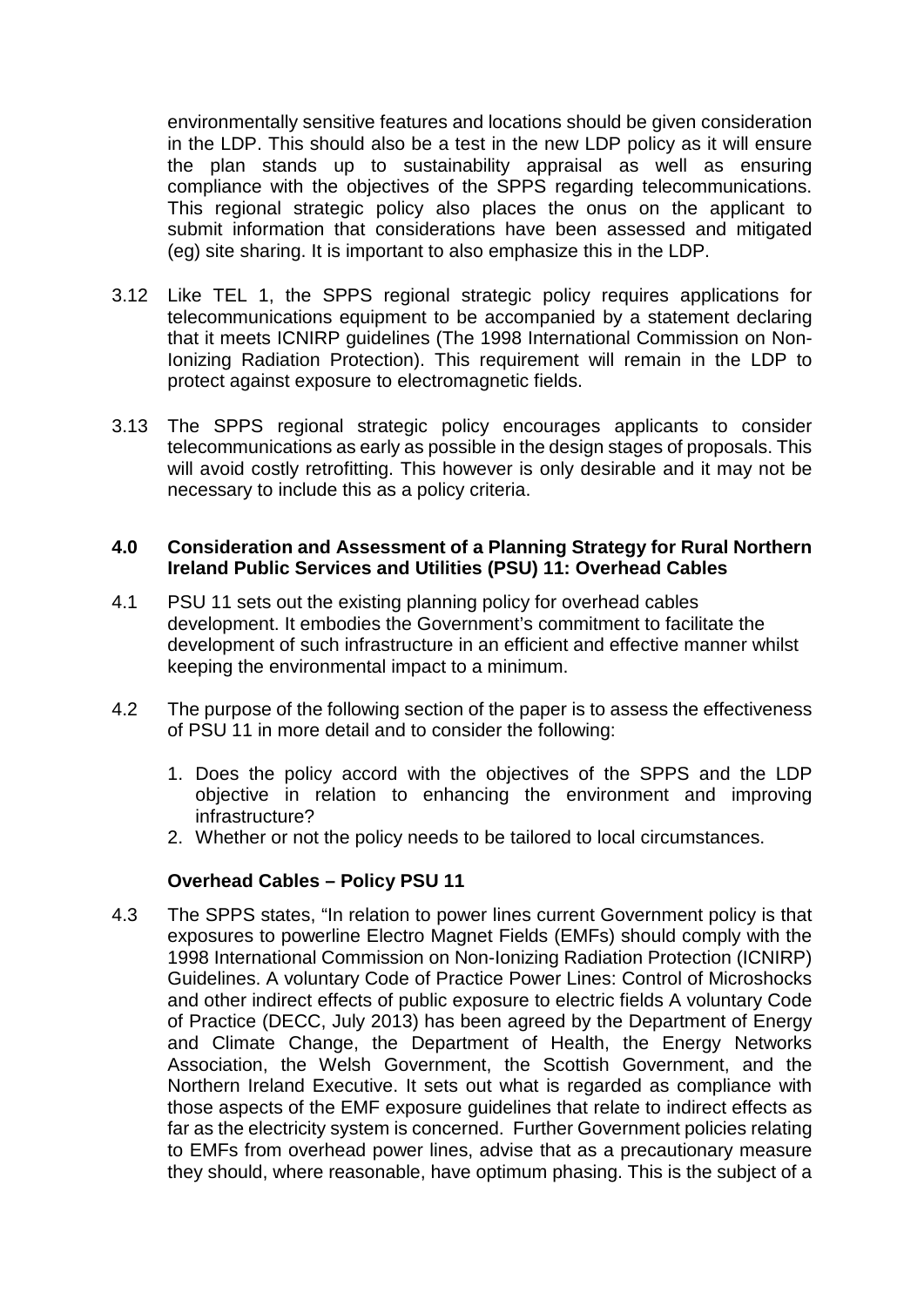companion Code of Practice "Optimum phasing of high voltage double-circuit power lines". This Code of Practice applies in England, Wales, Scotland, and Northern Ireland."

- 4.4 Any proposal for the development of new power lines should comply with the ICNIRP and be considered having regard to potential impact on amenity and should avoid areas of landscape sensitivity, including Areas of Outstanding Natural Beauty (AONBs)."
- 4.5 A PSRN, Policy PSU 11 Overhead Cables states,

"**The siting of electricity power lines and other overhead cables will be controlled in terms of the visual impact on the environment with particular reference being given to designated areas of landscape or townscape value.**

One aspect of modern life is the presence of pylons and poles carrying overhead wires for telephone or electricity supply. This "wirescape" can be visually obtrusive particularly where the wires and poles figure above the skyline or where they dominate the streetscape in a built-up area.

Proposals for the development of new power lines or alterations to existing power lines may require to be accompanied by an Environmental Statement.

When considering a development proposal for the siting of electricity power lines and other overhead cables, the lines should be planned to:

- avoid areas of landscape sensitivity;
- avoid sites and areas of nature conservation or archaeological interest;
- minimise their visual intrusion:
- make sure that they follow the natural features of the environment; and
- ensure that wirescape in urban areas is kept to a minimum with preference being given to undergrounding services where appropriate.

In designated areas of landscape or townscape value, for example Conservation Areas or AONBs Planning Service will seek to enhance the visual amenity of the area by encouraging the removal of all unnecessary overhead wires and wires on building elevations. When new paving and footpaths are being laid, as part of an Environment Improvement Scheme, consideration will be given to putting services underground. The main emphasis will be placed on integration into the existing landscape/ townscape."

4.6 A PSRN, Policy PSU 11 Overhead Cables accords with Regional Strategic Policy (SPPS).

### **5.0 Policy Options for Telecommunications and Overhead Cables**

5.1 As having the best available telecommunications system across the district is a key ingredient to economic success, MUDC's strategy is to facilitate the best telecommunication without significantly compromising our most important landscapes or the environment and amenity of our residents. The role and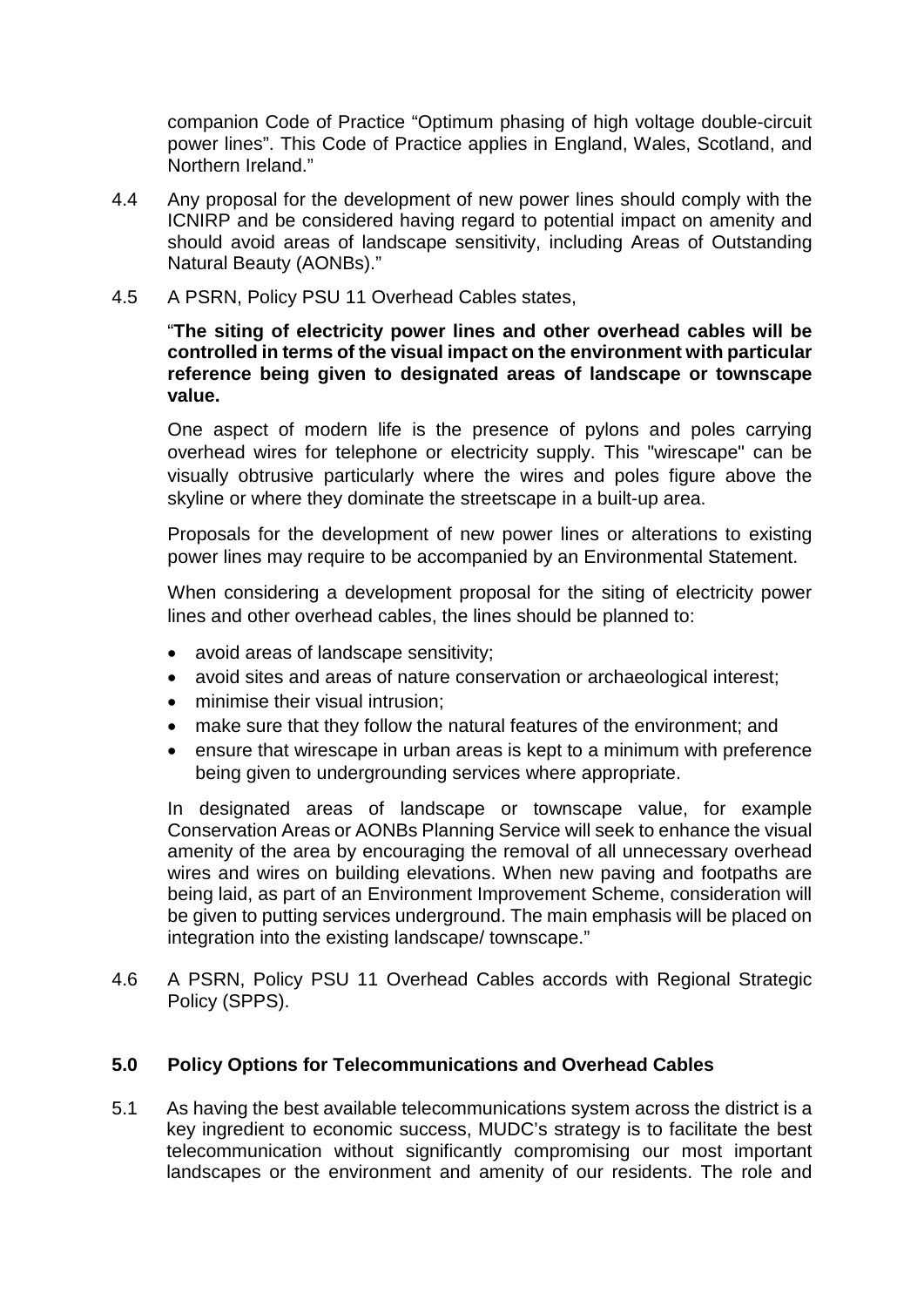importance of overhead cables is also recognised and as such, it is considered Mid Ulster has two potential policy approaches for dealing with telecommunications and overhead cables:

- 5.2 **Option 1** Adopt a policy approach which is in line with current planning policy in relation to both telecommunication and overhead cables. It is considered that this approach would not fit with the approach that Mid Ulster wish to adopt in relation to protection of important and sensitive landscapes and designation. It is felt that simply adopting the current policy approach does not provide enough direction in relation to the protection of important local landscapes
- 5.3 **Option 2 –** Tailor the current policy approach to recognise our most sensitive landscapes where telecommunication and overhead cables would have a significant adverse impact. This approach means that certain areas will be designated as Areas of Constraint in the context of High Structures or Special Countryside Areas where development above 15m would conflict with the Plan, e.g. telecommunication masts and overhead cables, so as to protect these sensitive landscapes and designations in Mid Ulster. It is worth noting that in a previous preparatory Position Paper on Utilities (Position Paper Six<sup>[3](#page-10-0)</sup>) issues regarding telecommunications was discussed and at that time the Government were funding a 'Not Spot' initiative and due to this we had previously considered the possible need to include an exception in our Areas of Constraint and SCA's to allow for 'Not Spot' development. That programme has since ended and funding ceased and it considered that no such exception is required in our approach. It is intended however that the high structures policy will allows development up to 15m and in many cases this would address 'not spot' issues should they arise. This policy approach will also reflect the approach of the SPPS and in relation to telecommunications will encourage site sharing of masts wherever possible and will have a requirement on the applicant to declare compliance with ICNIRP guidelines.

## **Preferred Option**

5.4 Option 2 is our preferred option and suggested wording for a policy could be along the following lines:

*Outside of 'Areas of Constraint on Wind Turbines and High Structures' and Special Countryside Areas telecommunication development (including necessary enabling works) and overhead cable development will conform with the plan where:*

- *Siting and design of the development, including any necessary enabling works will not result in an unacceptable impact on visual amenity and environmentally sensitive features and locations.*
- *Operators demonstrate the need for new telecommunication development, existing network constraints, potential effects of such development and measures to mitigate visual and environmental impacts.*

<span id="page-10-0"></span><sup>&</sup>lt;sup>3</sup> MID ULSTER, Position Paper Six, Public Utilities, 5 May 2015.